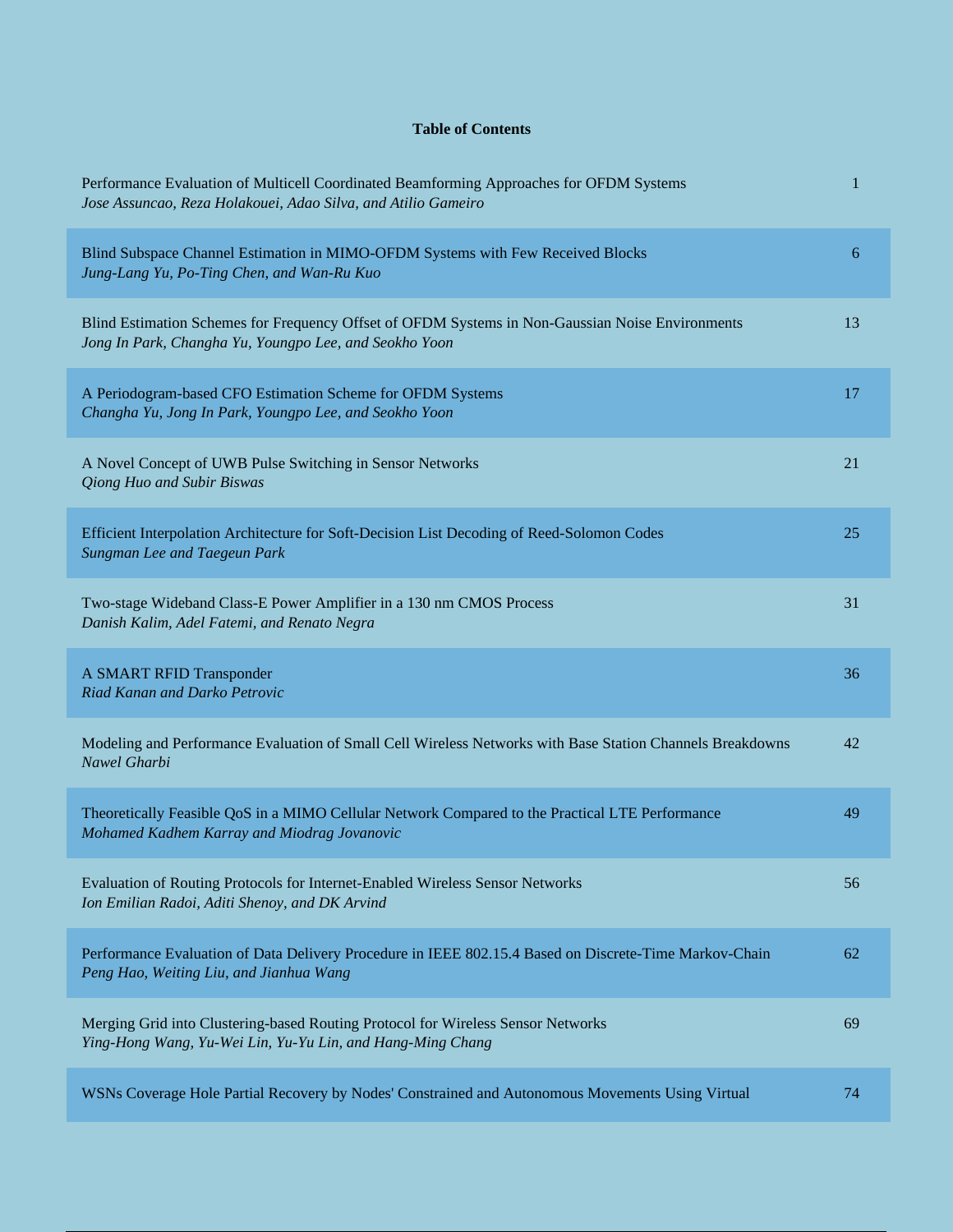| \$alpha\$-chords<br>Ali Rafiei, Mehran Abolhasan, Daniel Robert Franklin, and Farzad Safaei                                                                             |     |
|-------------------------------------------------------------------------------------------------------------------------------------------------------------------------|-----|
| A Technical Comparison Between Data Rate Enhancement Options in Radio Communications Networks<br>Cristian Androne and Tudor Palade                                      | 81  |
| A Greedy-based Network Planning Algorithm for Heterogeneous Smart Grid Infrastructures<br>Christian Muller and Christian Wietfeld                                       | 88  |
| Cramer-Rao Lower Bound on RF Pattern Matching Method with Velocity in LTE System<br>Dengkun Xiao, Jiangbo Zhu, Jie Cui, and Xinlong Luo                                 | 94  |
| Enabling Guaranteed Beacon and Data Slots in Multi-hop Mesh Sensor Networks for Home Health Monitoring<br>Juan Lu, Adrien Van Den Bossche, and Eric Campo               | 98  |
| AEGIR - Asynchronous Radiolocation System<br>Slawomir Ambroziak, Ryszard Katulski, Jaroslaw Sadowski, Wojciech Siwicki, and Jacek Stefanski                             | 103 |
| EE-AOC: Energy Efficient Always-On-Connectivity Architecture<br>Sameh Gobriel, Christian Maciocco, Charlie Tai, and Alexander Min                                       | 110 |
| TAO: A Time-Aware Opportunistic Routing Protocol for Service Invocation in Intermittently Connected<br><b>Networks</b><br>Ali Makke, Nicolas Le Sommer, and Yves Maheo  | 118 |
| Compulsory Service Extensions to SIP-Initiated Communication Sessions<br>Philipp Marcus, Thomas Mair, and Florian Dorfmeister                                           | 124 |
| Constrained Priority Countdown Freezing - A Collision Memory Avoidance Algorithm<br>Ivan Kedzo, Julije Ozegovic, and Vesna Pekic                                        | 130 |
| Reduced Complexity Algorithm for Quantized Equal Gain Transmission Codebook over Closed Loop MIMO<br><b>Systems</b><br>Noe Yoon Park, Xun Li, and Young Ju Kim          | 135 |
| Performance Improvement of Differential Codebooks with Noisy Feedback Channels<br>Xun Li, Noe Yoon Park, and Young Ju Kim                                               | 141 |
| High-Throughput Mail Gateways for Mobile E-mail Services based on In-Memory KVS<br>Masafumi Kinoshita, Gen Tsuchida, and Takafumi Koike                                 | 146 |
| Transmission of JPEG2000 Images in an Uplink Cellular Network with UPA and SCFDE: A System Description<br>Moein Shayegannia, Sami Muhaidat, and Atousa HajshirMohammadi | 154 |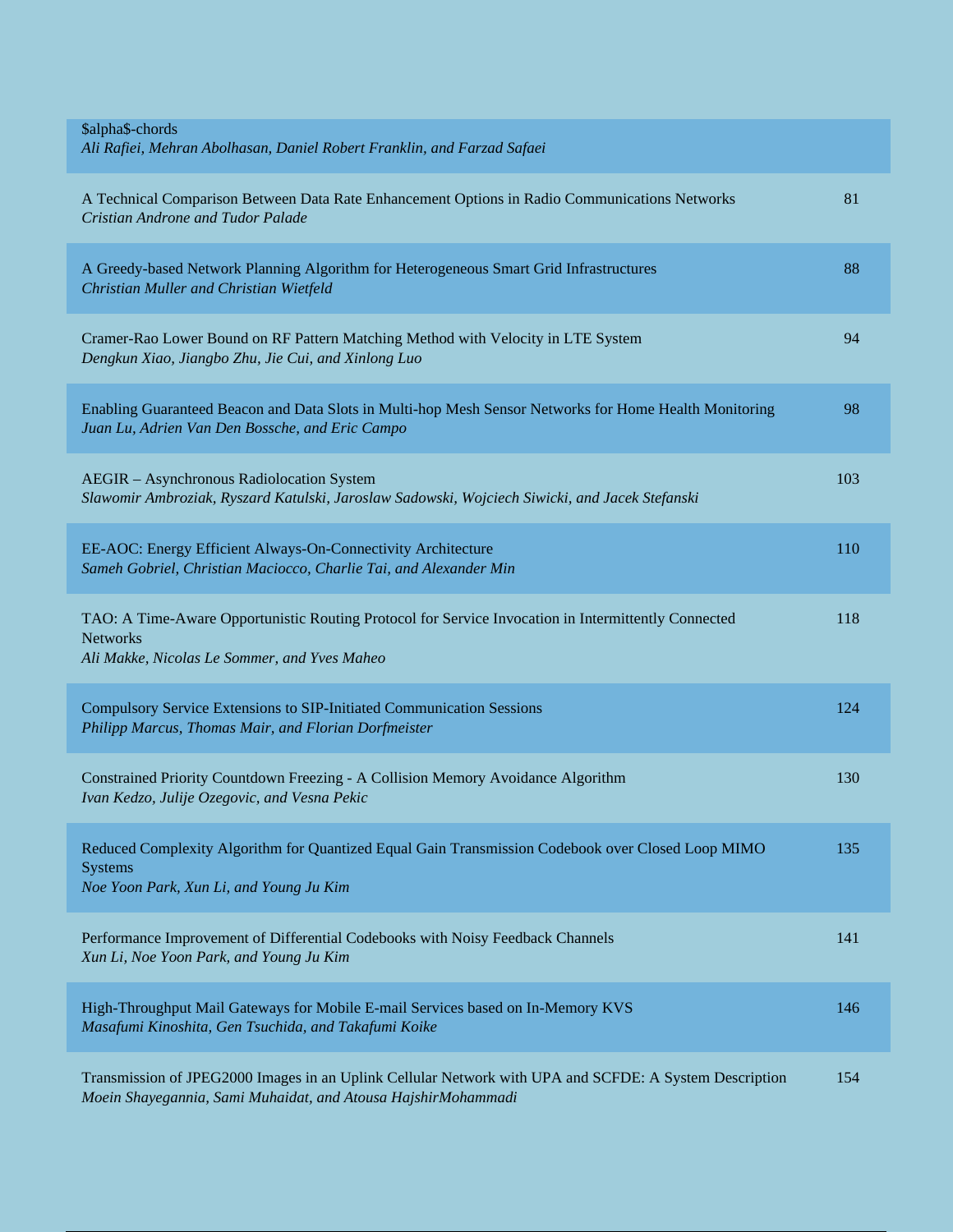| Design and Implementation of a Smart Home Energy Management System with Hybrid Sensor Network in Smart<br><b>Grid Environments</b><br>Jinsung Byun, Insung Hong, and Sehyun Park | 159 |
|----------------------------------------------------------------------------------------------------------------------------------------------------------------------------------|-----|
| Research on Improving Accuracy of Cardiac Disorder Data Analysis based on Random Forest Classifier<br>HyunJu Lee, DongIl Shin, DongKyoo Shin, HeeWon Park, and SooHan Kim        | 166 |
| Scalable Democratic Routing in Wireless Mesh Networks<br><b>Ronit Nossenson</b>                                                                                                  | 173 |
| Demand Aware Fair Resource Allocation in TDMA Wireless Networks<br>Xiaolong Huang and Soumya Das                                                                                 | 178 |
| An Analysis of the Interference Problem in Wireless TDMA Networks<br>Anuschka Igel and Reinhard Gotzhein                                                                         | 187 |
| QoS-aware Resource Allocation for In-band Relaying in LTE-Advanced<br>Thiago Martins de Moraes, Arturo Antonio Gonzalez, Muhammad Danish Nisar, and Eiko Seidel                  | 195 |
| A Bandwidth Reservation Method for IPTV Service<br>Yong-do Choi, Zhi-Bin Yu, Jae-hyun Jun, and Sung-ho Kim                                                                       | 202 |
| Novel Three Stage Scheduler for Real Time Traffic in an OFDMA System with Delay and Retransmission<br>Constraints<br>Suman Kumar, Krishnamurthy Giridhar, and Sheetal Kalyani    | 208 |
| Application Aware Mechanisms in HSPA Systems<br>Peter Szilagyi and Csaba Vulkan                                                                                                  | 212 |
| An ICT-oriented Management Solution for NGNs<br>Pedro Goncalves, Ricardo Mendes, and Rui Aguiar                                                                                  | 218 |
| Centralized Bandwidth Management in Multi-Radio Access Networks<br>Balazs Heder, Peter Szilagyi, and Csaba Vulkan                                                                | 224 |
| A Fast and Efficient Key Agreement Scheme for Wireless Sensor Networks<br>Mee Loong Yang, Adnan al-Anbuky, and William Liu                                                       | 231 |
| Interactive Remote Authentication Dial in User Service (RADIUS) Authentication Server Model<br>Rohan Deshmukh                                                                    | 238 |
| Attribute-Based Group Key Management for Wireless Sensor Network - A Cross-layer Design Approach for                                                                             | 242 |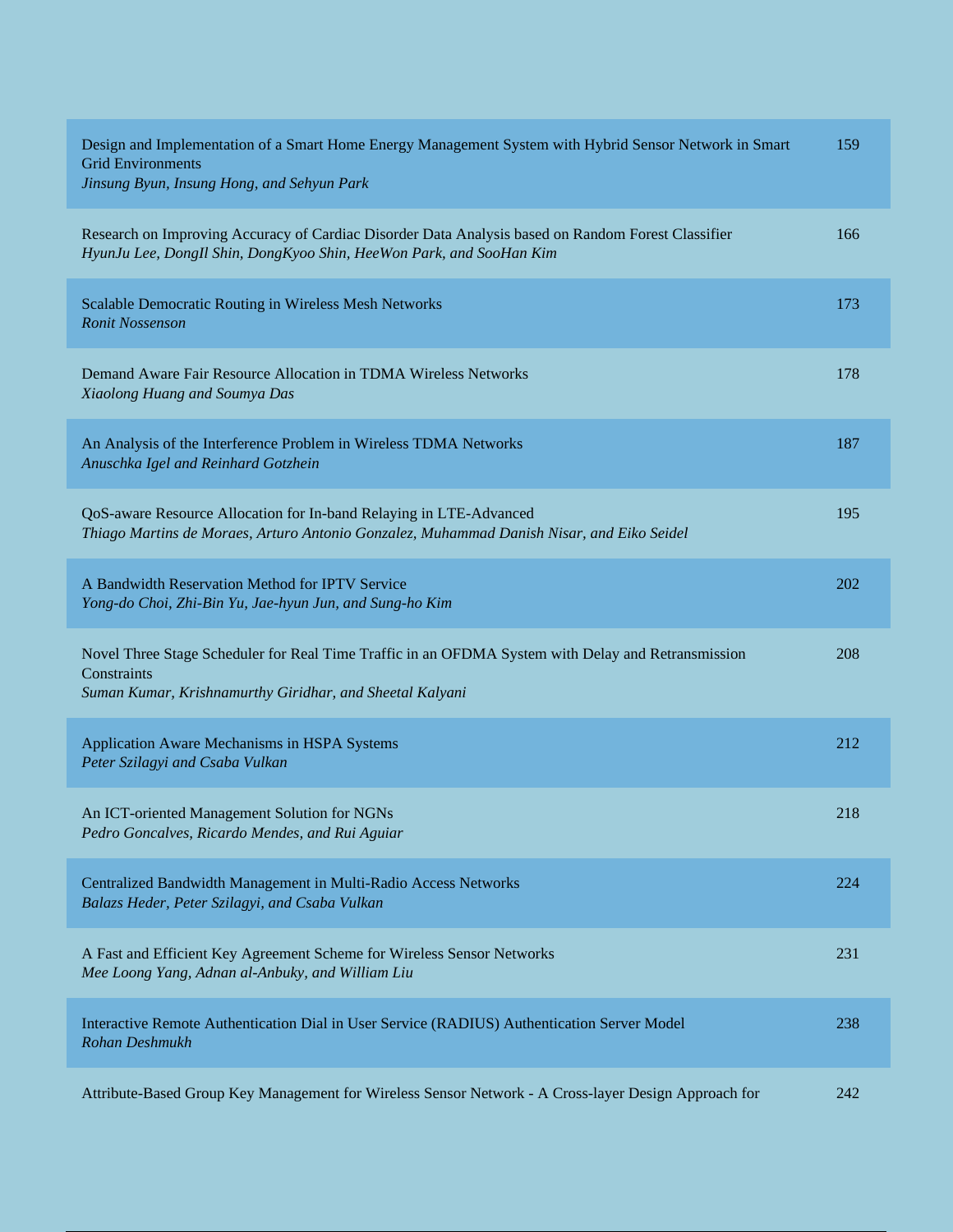Group Key Management *Jun Noda and Yuichi Kaji*

| Location-Based Utilization for Unidirectional Links in MANETs<br>Huda Al-Aamri, Abolhasan AbolhasanSafaei, Mehran Abolhasan, and Daniel Franklin                                           | 248 |
|--------------------------------------------------------------------------------------------------------------------------------------------------------------------------------------------|-----|
| Different Criteria of Selection for Quantized Feedback of Minimum-Distance Based MIMO Precoder<br>Ancuta Moldovan, Ghadir Madi, Baptiste Vrigneau, Tudor Palade, and Rodolphe Vauzelle     | 254 |
| On Browsing Behavior-based Traffic Model of Mobile Internet<br>Hong Tang, Xiang-yue Kong, Lu Wang, and Yu Wu                                                                               | 259 |
| FPGA Implementation of CRC with Error Correction<br>Wael El-Medany                                                                                                                         | 266 |
| On Throughput Characteristics of Type II Hybrid-ARQ with Decode and Forward Relay using Non-Binary Rate-<br><b>Compatible Punctured LDPC Codes</b><br>Hironori Tanaka and Yasunori Iwanami | 272 |
| Using Meta-Heuristic Algorithms for Minimizing the Costs of Access-Point Location<br>Pawel Aksiutin, Dymitr Paremski, Iwona Pozniak-Koszalka, Leszek Koszalka, and Andrzej Kasprzak        | 278 |
| Multi-Level Collaborative Spectrum Sensing in Nakagami Fading Channels<br>Omkalthoum El-Bashir Hamed and Mohammed Abdel-Hafez                                                              | 284 |
| Analysis of Interfered Noise for Sound Systems over LTE Mobile Phones<br>Suna Choi, Sungwoong Choi, Sangbong Jeon, Yongsup Shim, and Seungkeun Park                                        | 290 |
| Spatial Reuse and Interference-Aware Slot Scheduling in a Distributed TDMA MANET System<br>Isabelle Labbe, Jean-Francois Roy, Francis St-Onge, and Benoit Gagnon                           | 294 |
| Vehicular Networks Smart Connectivity<br>Sivaramakrishnan Sivakumar and Adnan Al-Anbuky                                                                                                    | 304 |
| Differentially Amplitude- and Phase-Encoded QAM in Amplify-and-Forward Multiple Relay System Over<br>Nakagami-m Fading Channels<br>Chi-Hua Huang and Char-Dir Chung                        | 311 |
| Full Rate Full Diversity Wireless Multicasting for Vehicle-to-Vehicle and Vehicle-to-Infrastructure<br>Communications<br>Ali Eksim and Mehmet E. Celebi                                    | 317 |
| Analysis of Statistical Time-access Fairness Index of Opportunistic Feedback Fair Scheduler                                                                                                | 323 |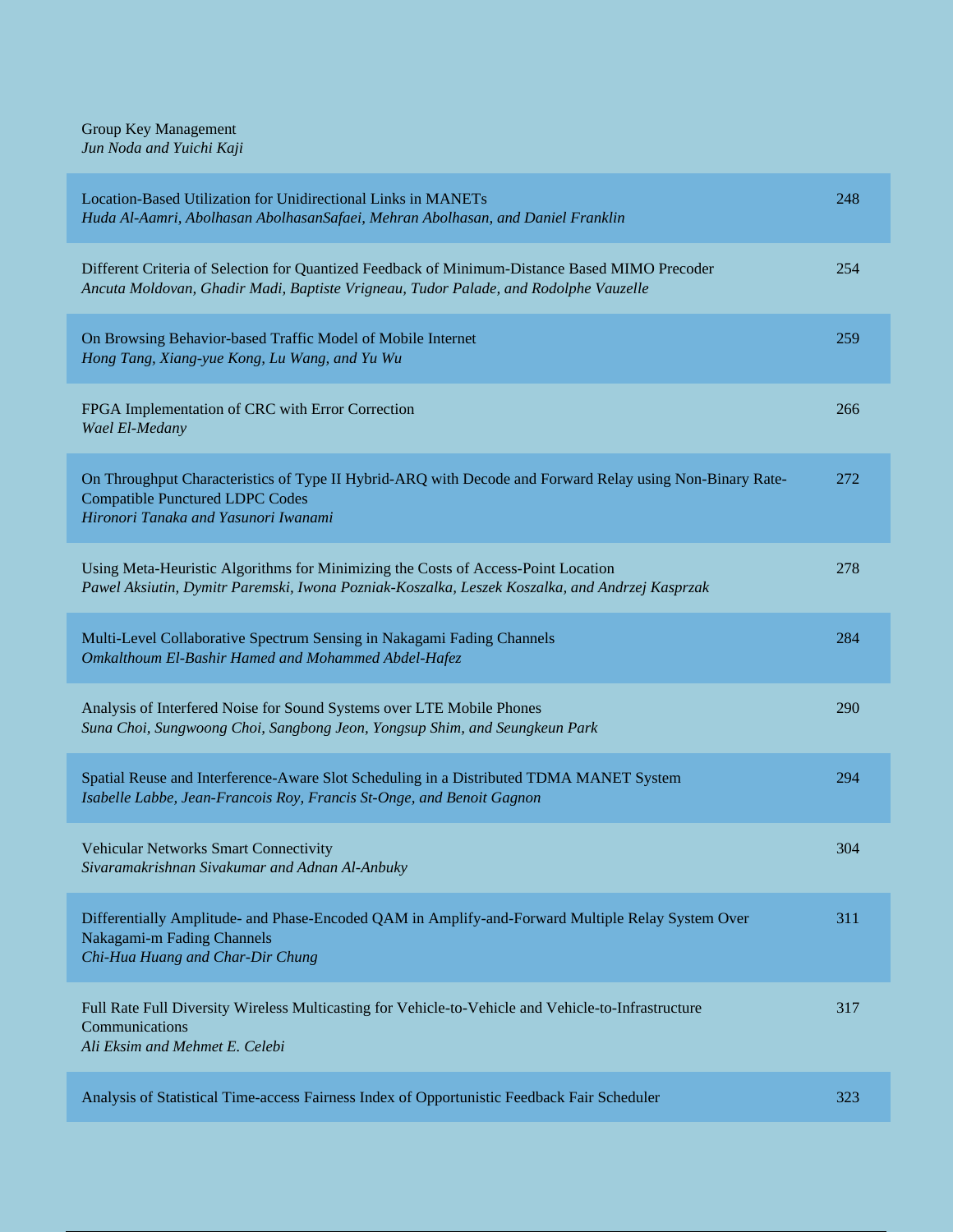| Fumio Ishizaki                                                                                                                                                                |     |
|-------------------------------------------------------------------------------------------------------------------------------------------------------------------------------|-----|
| Probability Density Functions of Derivatives in Two Time Instants for SSC Combiner in Rician Fading Channel<br>Dragana Krstic, Petar Nikolic, and Goran Stamenovic            | 329 |
| Performance Evaluation of MIMO Schemes in 5 MHz Bandwidth LTE System<br>Ali Jemmali and Jean Conan                                                                            | 334 |
| Joint Source-Relay Precoding with MMSE-based Interference Suppression in two-way MIMO Amplify and<br><b>Forward Relays</b><br>Sundar Aditya, Rajeshwari S. S, and Giridhar K. | 339 |
| Monitoring of Environmental Parameters in Nanoelectronic Fabrication<br>Mokhloss I. Khadem Khadem and Valentin Sgarciu                                                        | 345 |
| Semi-Blind Dual-Hop Relay Selection based on the First Relaying Hop<br>John F. An, Sheng Yang, and Sheng Yuan Wu                                                              | 349 |
| Performance Analysis of MIMO STBC in A High Altitude Platforms Communications Channel<br>Iskandar Iskandar and Albaz Rosada                                                   | 355 |
| Coordinated Multi-point Multistream Scheme for Disaster Recovery in MIMO Multi-Cellular Systems<br>Tetsuki Taniguchi, Yoshio Karasawa, and Nobuo Nakajima                     | 360 |
| <b>Wireless Module for Data Collection</b><br><b>Alexey Lagunov and Dmitry Fedin</b>                                                                                          | 365 |
| Communication aspect in ICT for Freight Transport System<br>Pushpendra Kumar, Belkacem Ould Bouamama, and Haffaf Hafid                                                        | 370 |
| Performance Analysis of Synchronization for an OFDMA System<br>Jihyung Kim, Jung-Hyun Kim, Kwang Jae Lim, and Dong Seung Kwon                                                 | 376 |
| Mobility Load Balancing Scheme based on Cell Reselection<br>Toshiaki Yamamoto, Toshihiko Komine, and Satoshi Konishi                                                          | 381 |
| Trust and Energy-aware Routing Protocol for Wireless Sensor Networks<br>Laura Gheorghe, Razvan Rughinis, and Nicolae Tapus                                                    | 388 |
| New Traffic Message Delivery Algorithm for a Novel VANET Architecture<br>Yueyue Li and Evtim Peytchev                                                                         | 395 |
| Evaluating SLAM Approaches for Microsoft Kinect                                                                                                                               | 402 |